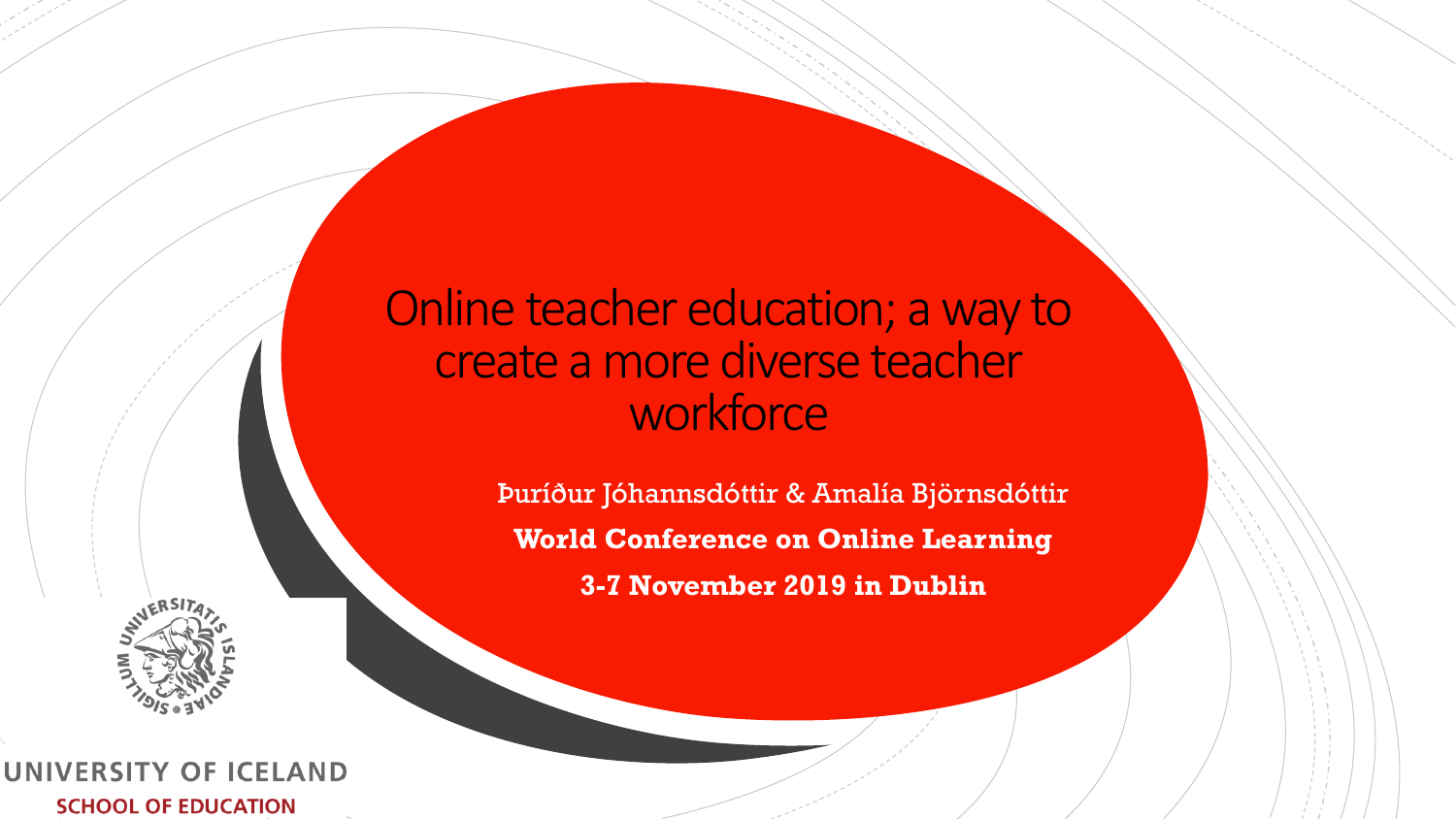- **EX Worldwide open and distance learning have** been used to enrol more student teachers and recruit students from a greater variety of social groups into teacher –education programmes
- **This was the case in Iceland when teacher** education was first offered as distance -online (blended with f2f meetings) in 1993 to meet a lack of teachers in sparsely populated rural regions
- In the last 15–20 years, half or more of student teachers enrolled at the University of Iceland have been distance students.

Open and disctance programmes in teacher eudcation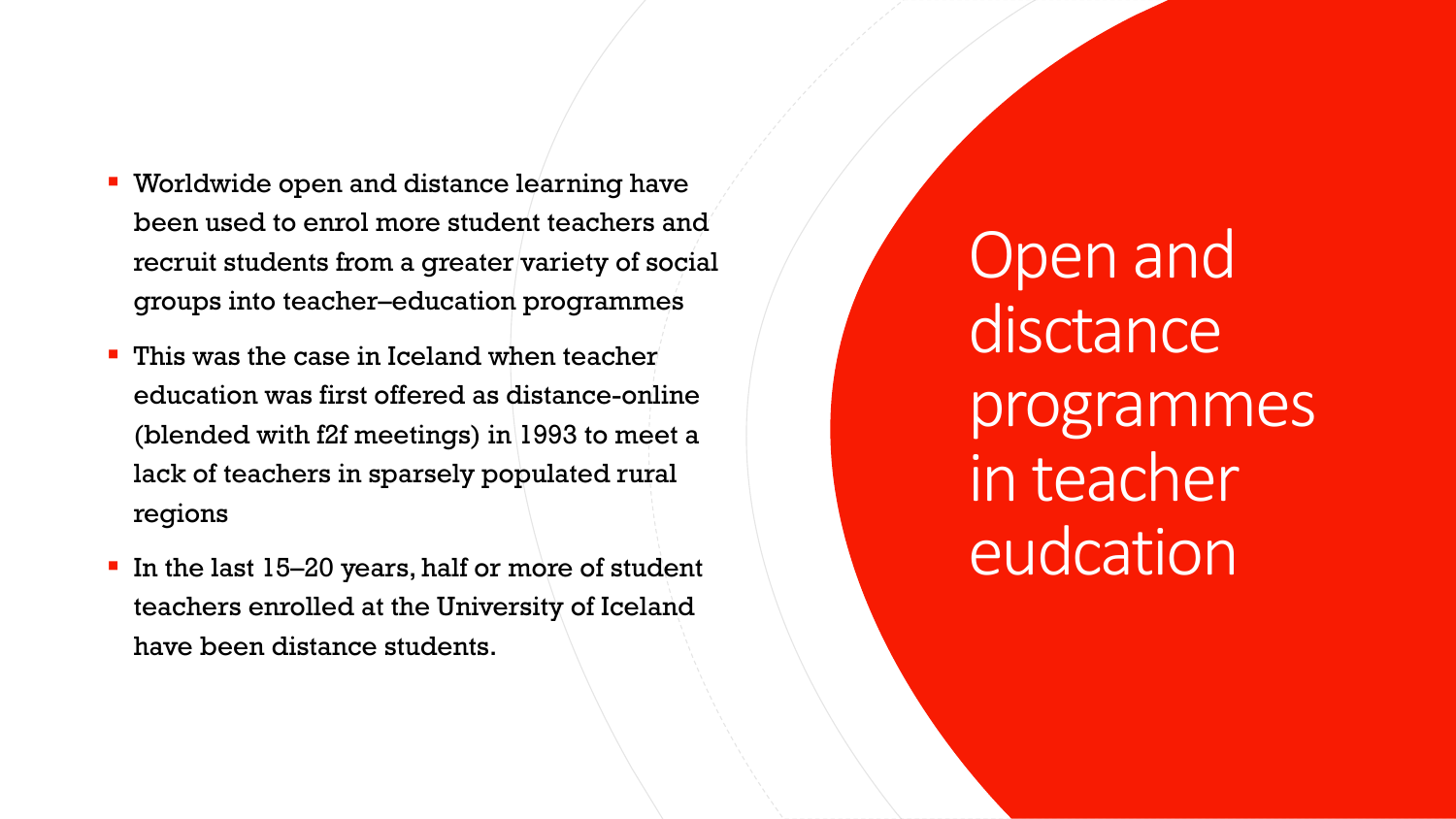## A shortage of compulsory–school teachers in Iceland

- Too few student teachers graduating from teacher–education is a serious concern in Iceland
- **EXEC RECTU RECOTE:** Recruitment of more student teachers a pressing issue
- **High dropout rates from teacher education programmes** 
	- Too many students only finish three–year studies (B.Ed) and do not enter the Master's programme required for certification.
- **E** Slow progress
	- various indications that the progress of distance students is slower than on–campus students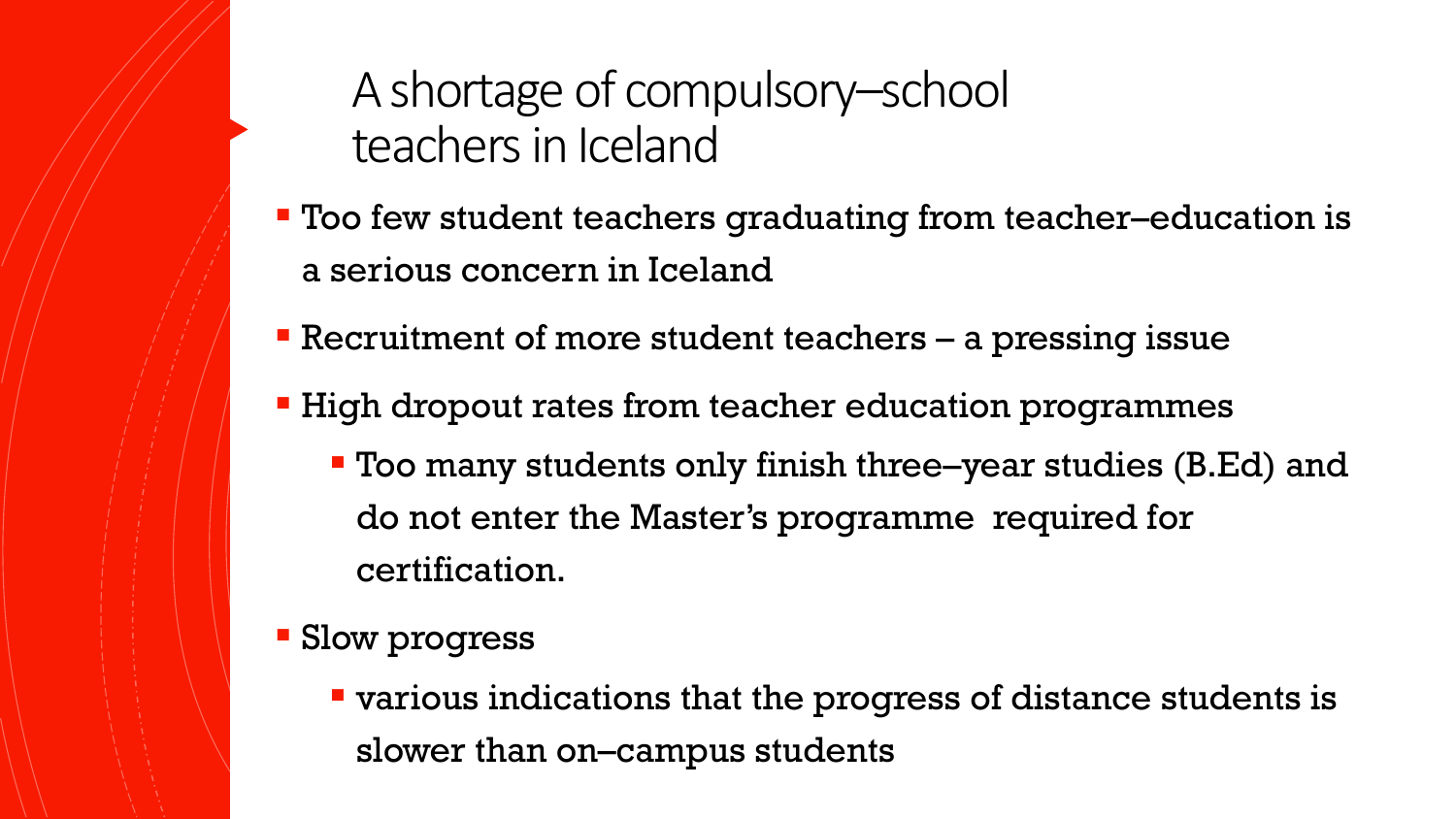Characteristics of the distance students in University of Iceland

- Since half of the student teachers in the University of Iceland enrol in the online-distance programme it is important to know if and how the selected mode influences progress and graduation rate
- **Iomal I** In the study presented here we look at the difference between the groups regarding social background and circumstances
- **IF In the next phase of the study we look at how** those factors influence their progress and graduation rate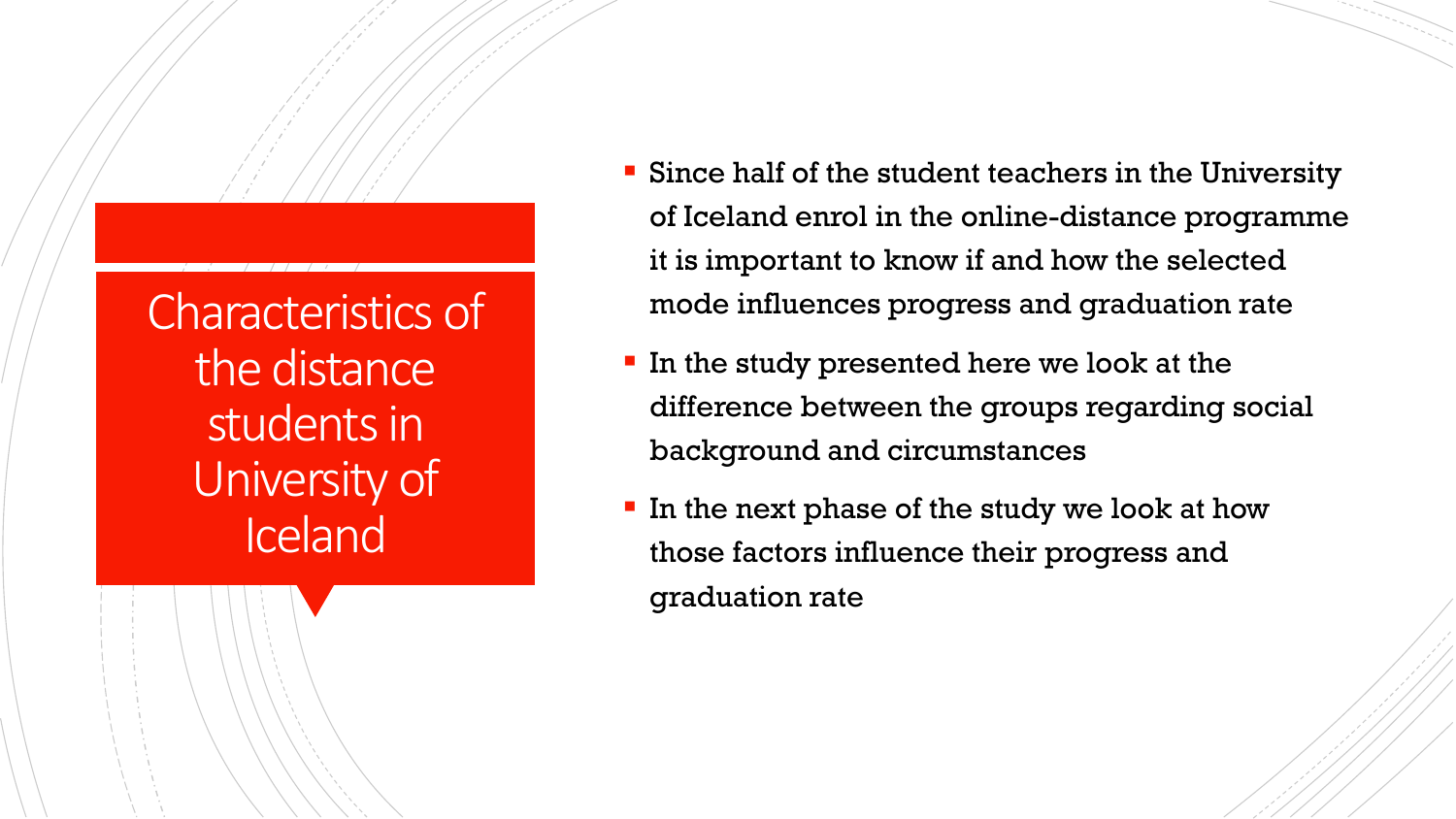# Aim and research questions

#### ■ The aim of this study is to explore

- the characteristics of student teachers choosing to enrol in distance teacher–education programmes compared to those preferring traditional campus–based studies.
- What are the characteristics of distance student teachers compared to traditional on–campus student teachers at the University of Iceland?
- Can we claim that the distance programme contributes to creating more diverse teacher workforce in Iceland?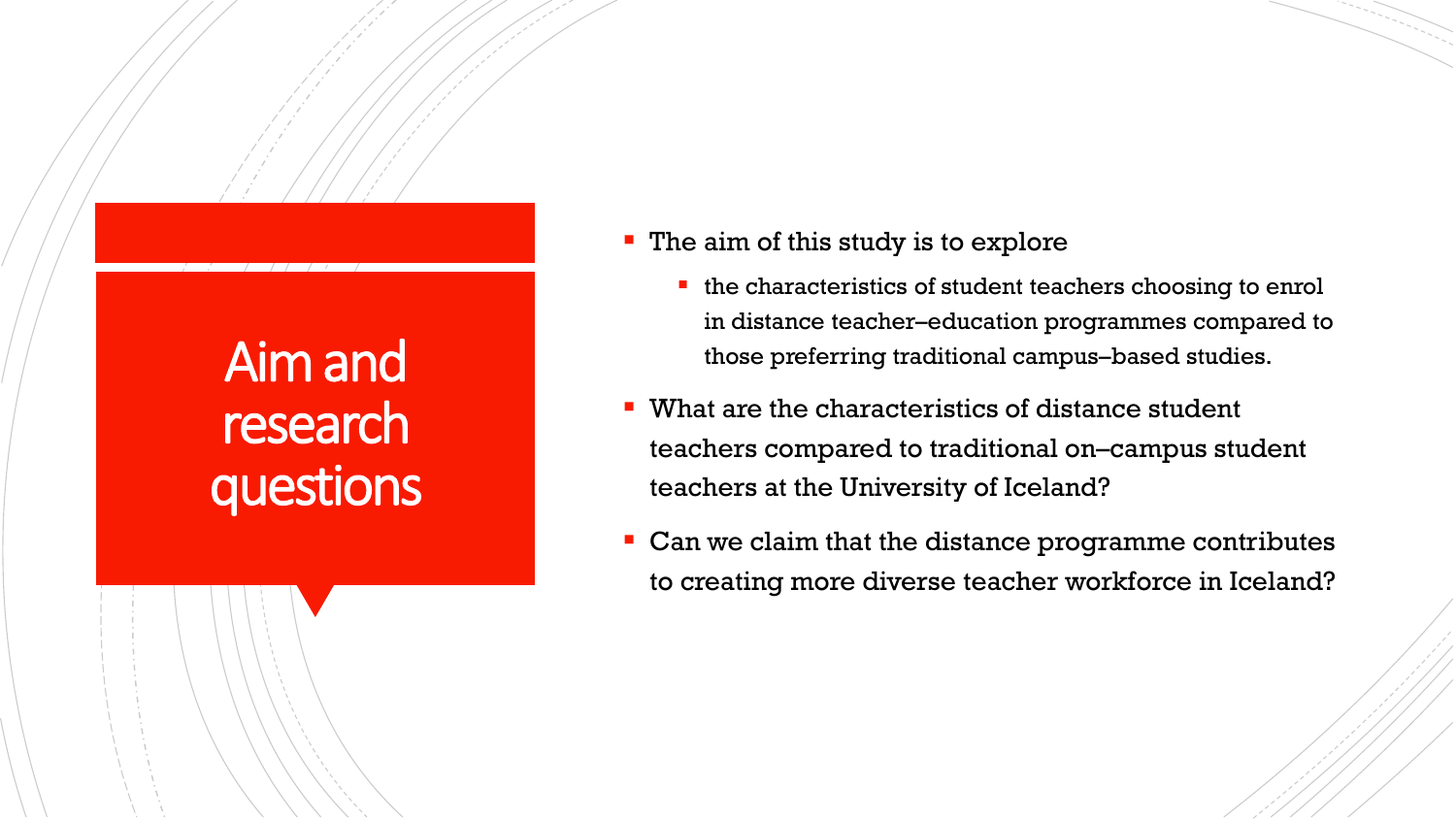# Three online questionnaires in the school year 2018- 2019

- student teachers at the University of Iceland in their first year of a fiveyear programme preparing for teaching in compulsory schools
- **Paticipants: N=65**
- Participants were asked if they were traditional on–campus students or distance students,
	- About 57% (*N* = 37) planned to be on campus students,
	- 38% (*N* = 25) planned to be distance students
	- 5% (*N* = 3) planned to be both on–campus and distance students
- 82% of the distance students said it was rather influential or very influential for the selection of a teacher–education programme that it was possible to study as a distance student.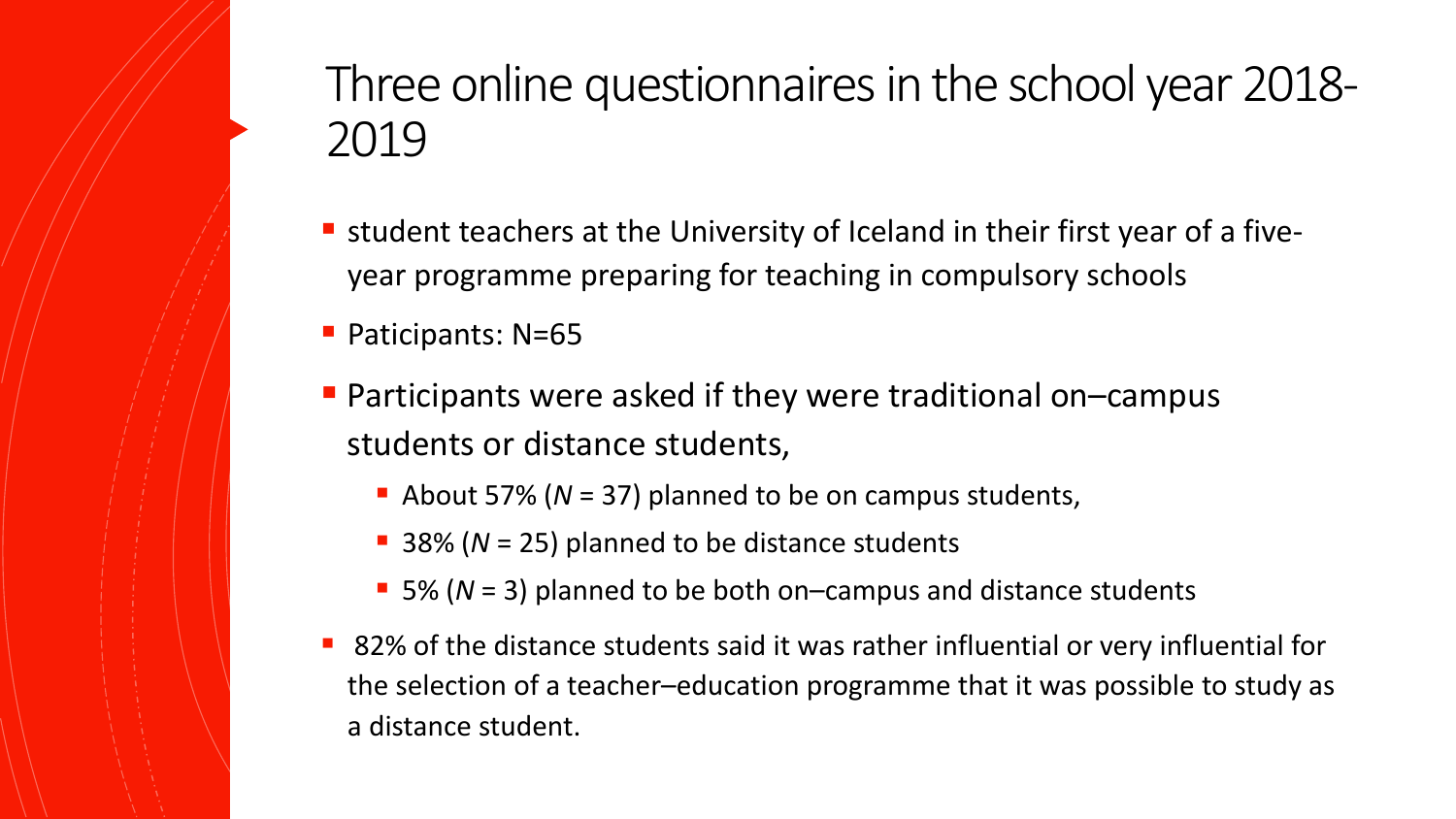#### Student teachers were asked about

social backgrounds

parents' education

employment status – how many hours and what type of work they were doing.

And factors they thought would adversely affect their studies,

Social background and circumstances

workload,

family obligation

anxiety

dyslexia

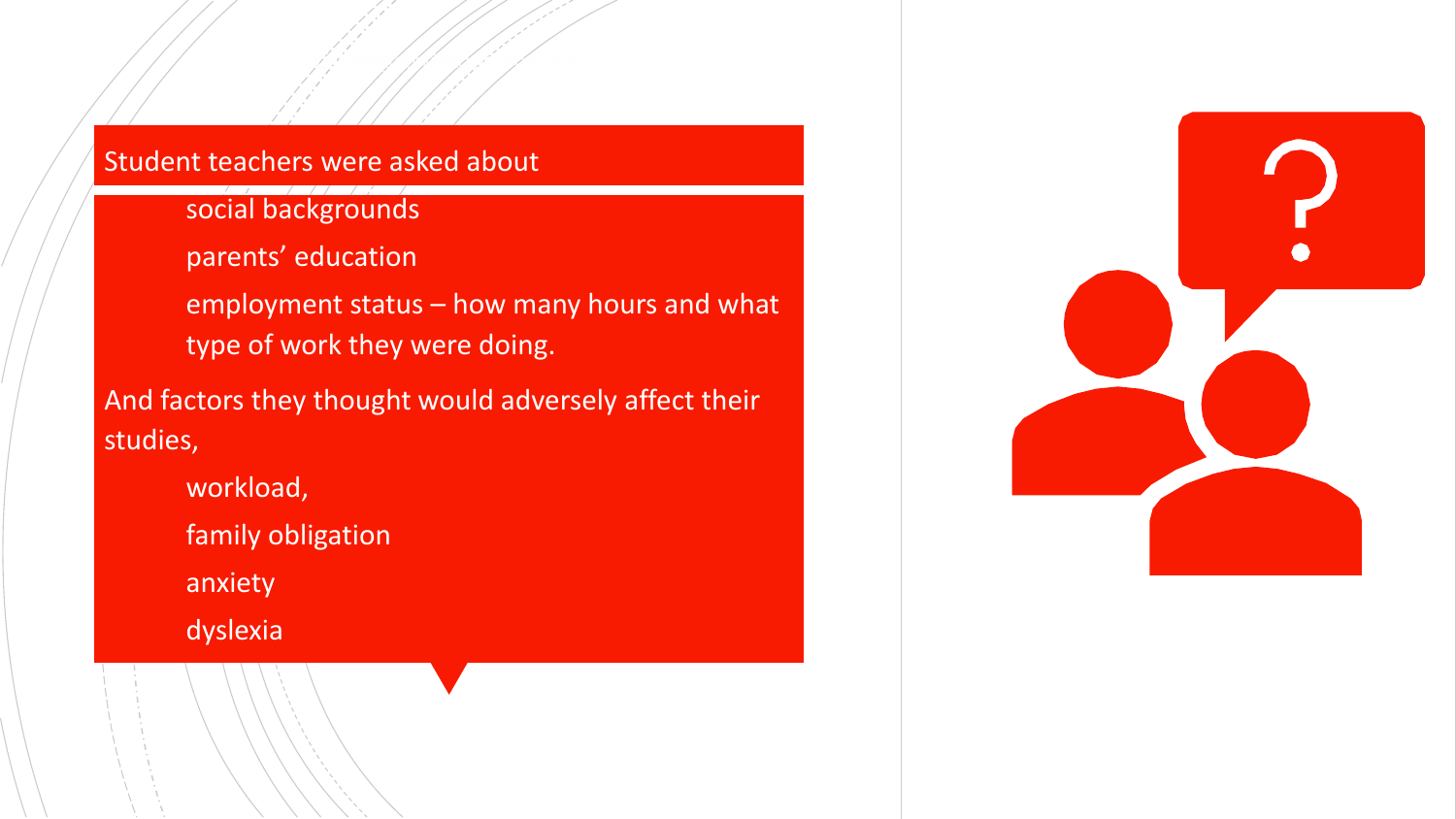

Distance On-campus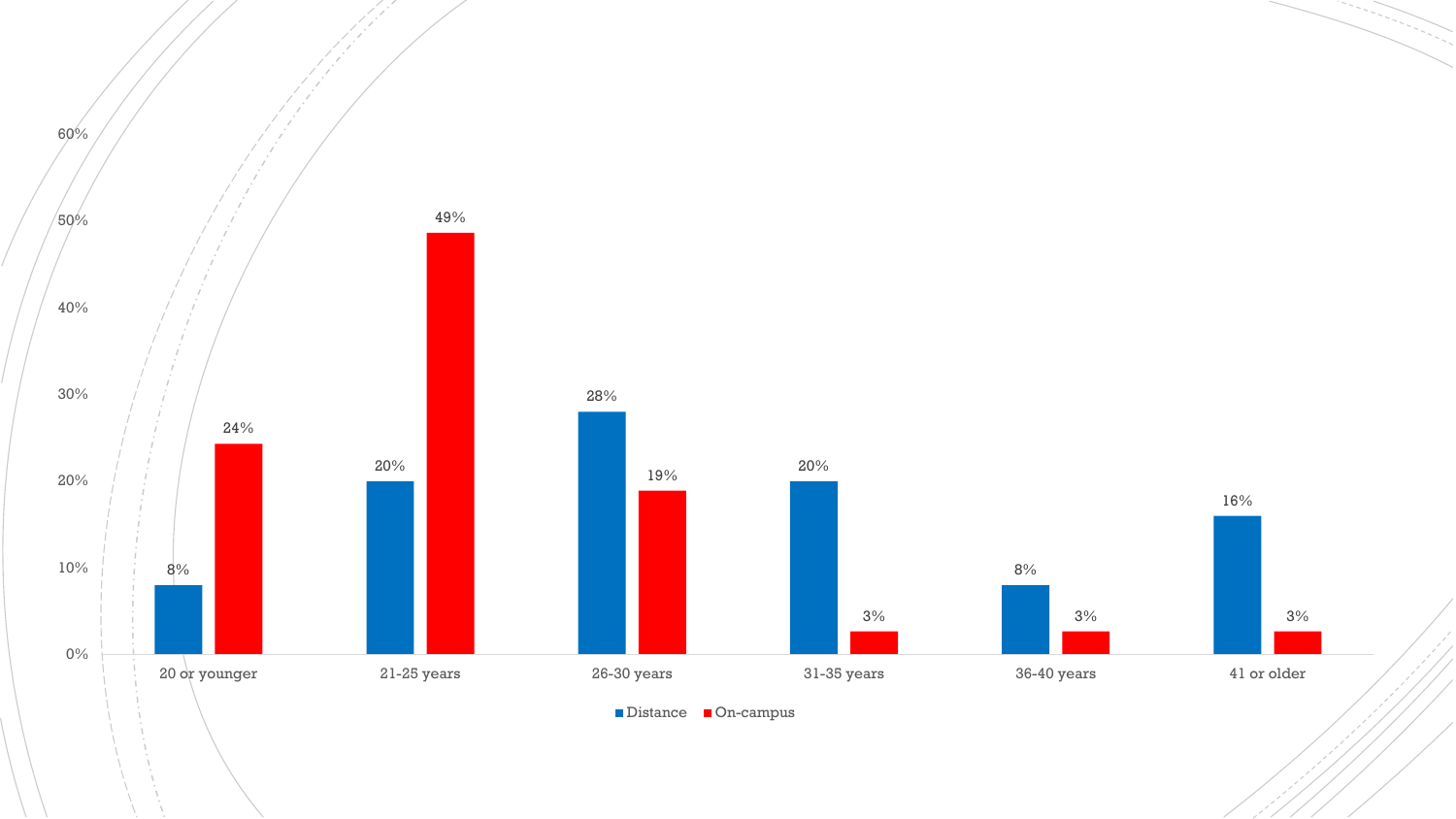

### Mothers' education

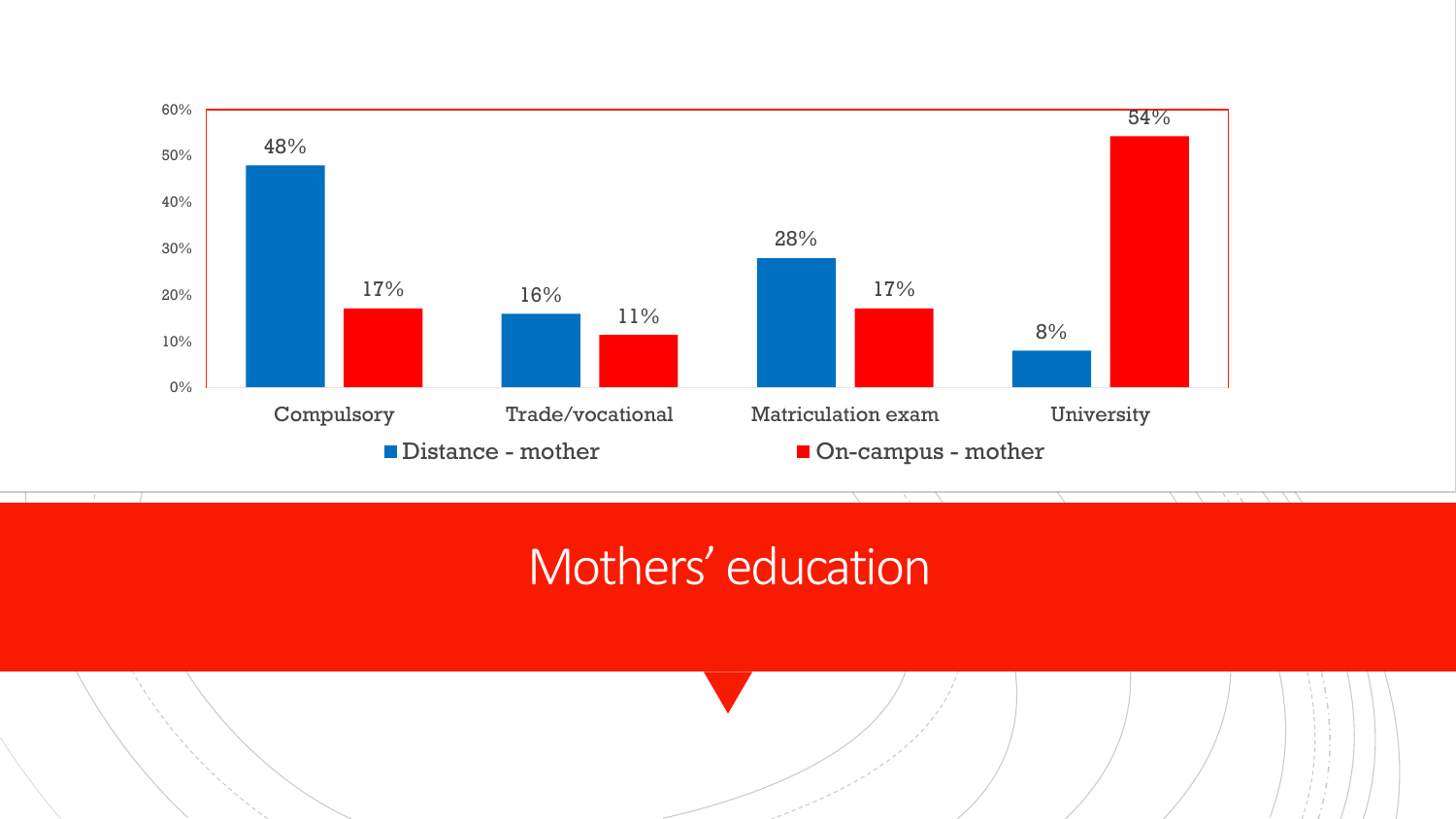

### Fathers' education

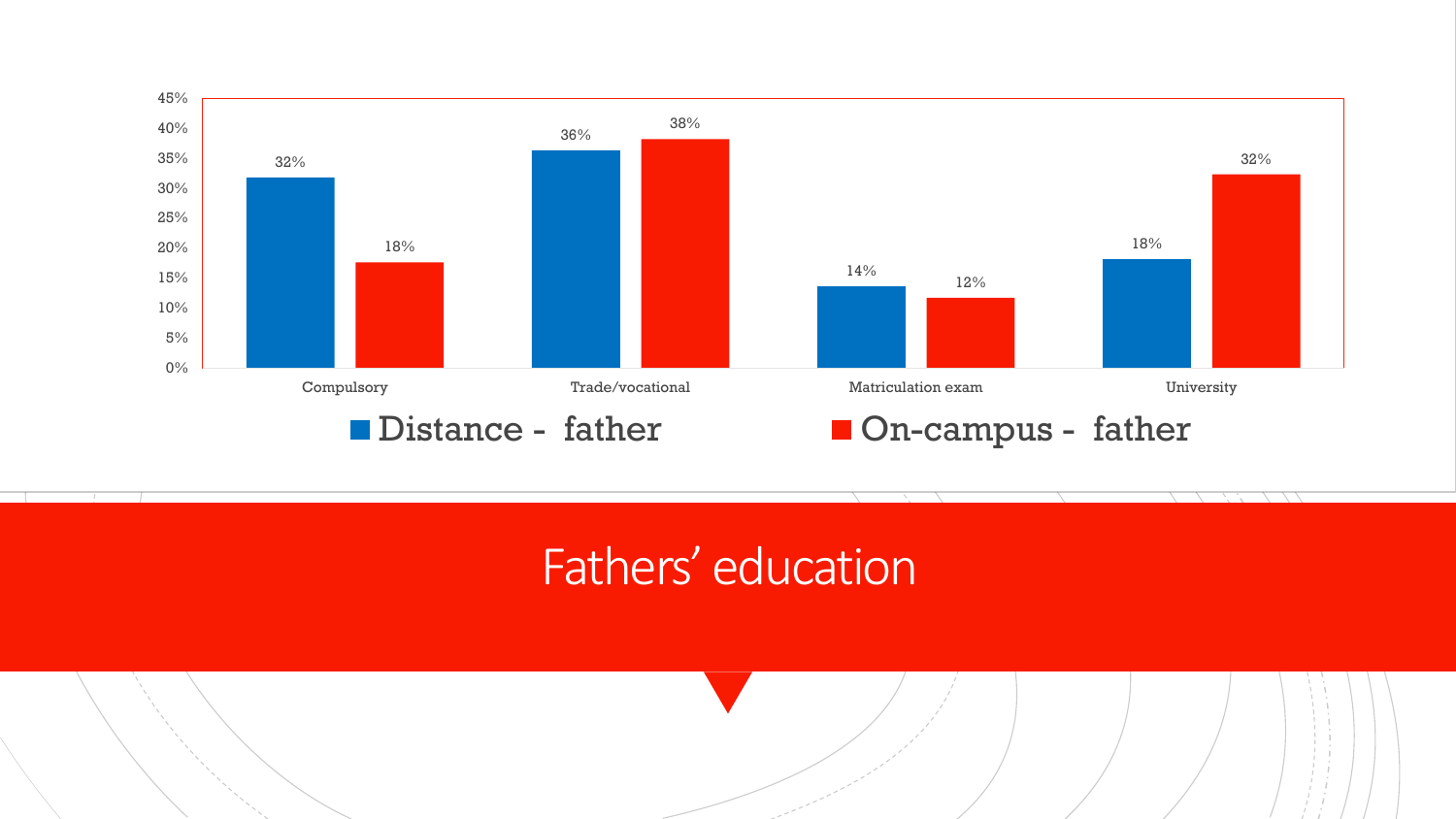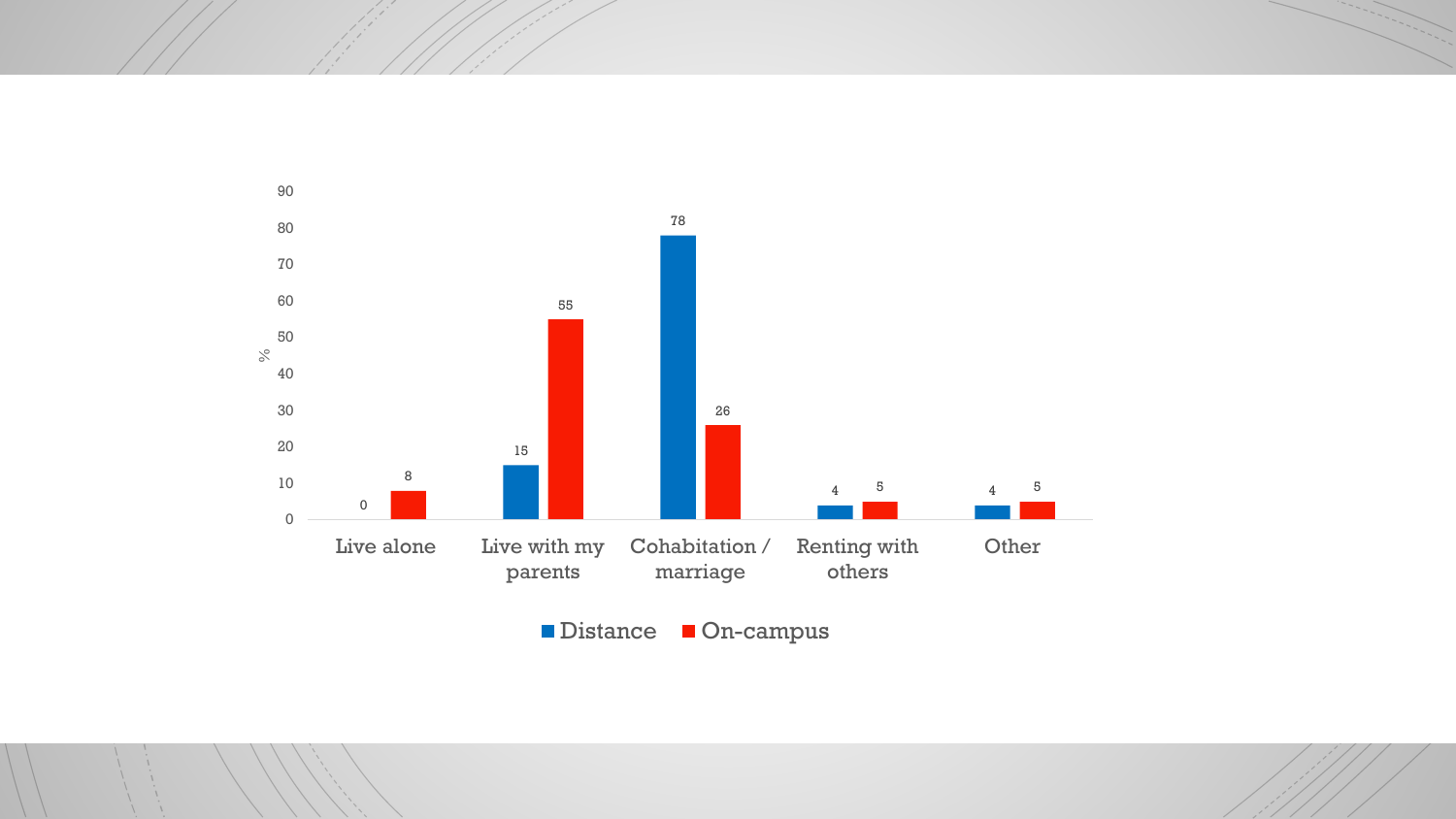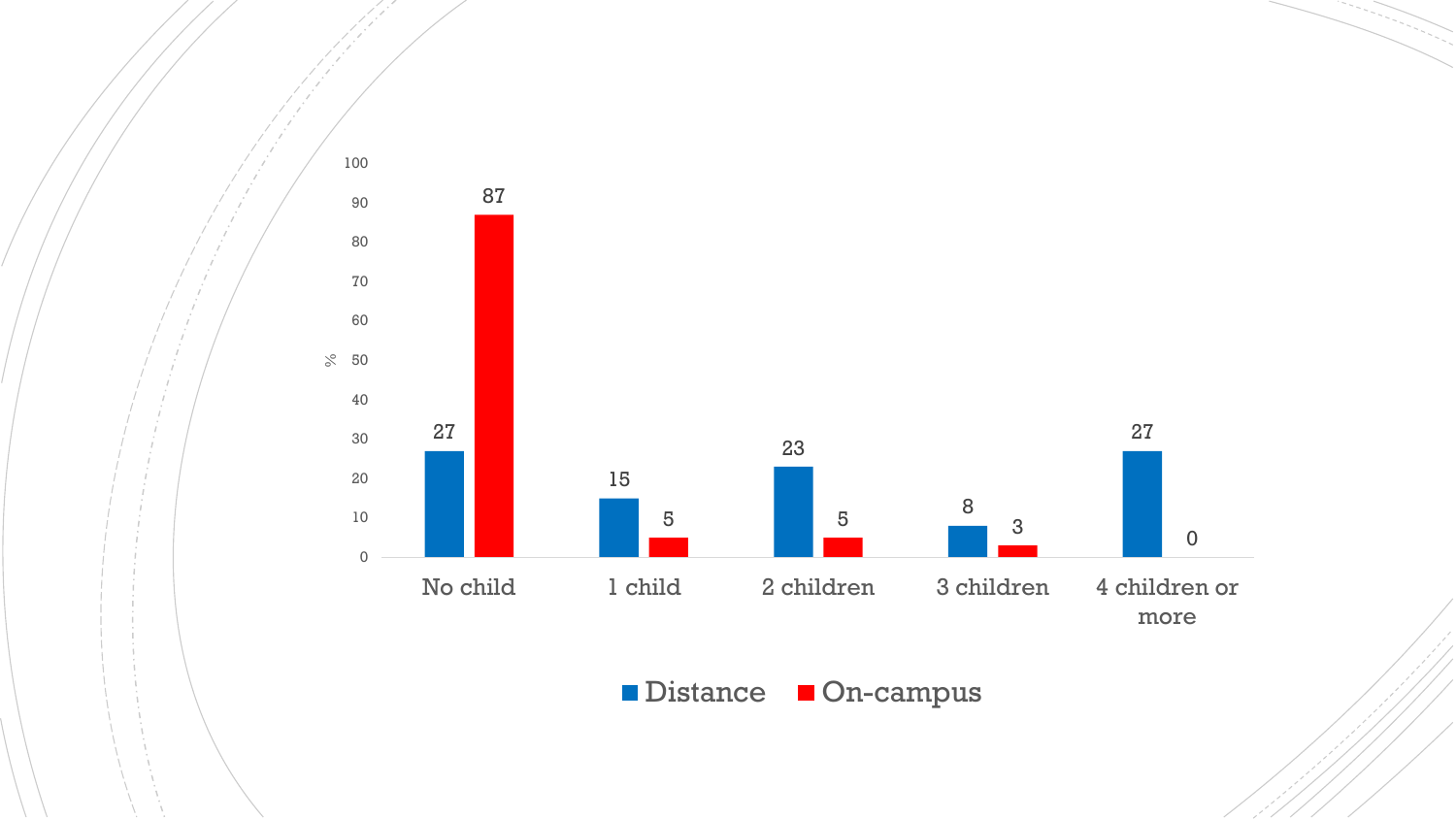

Distance On-campus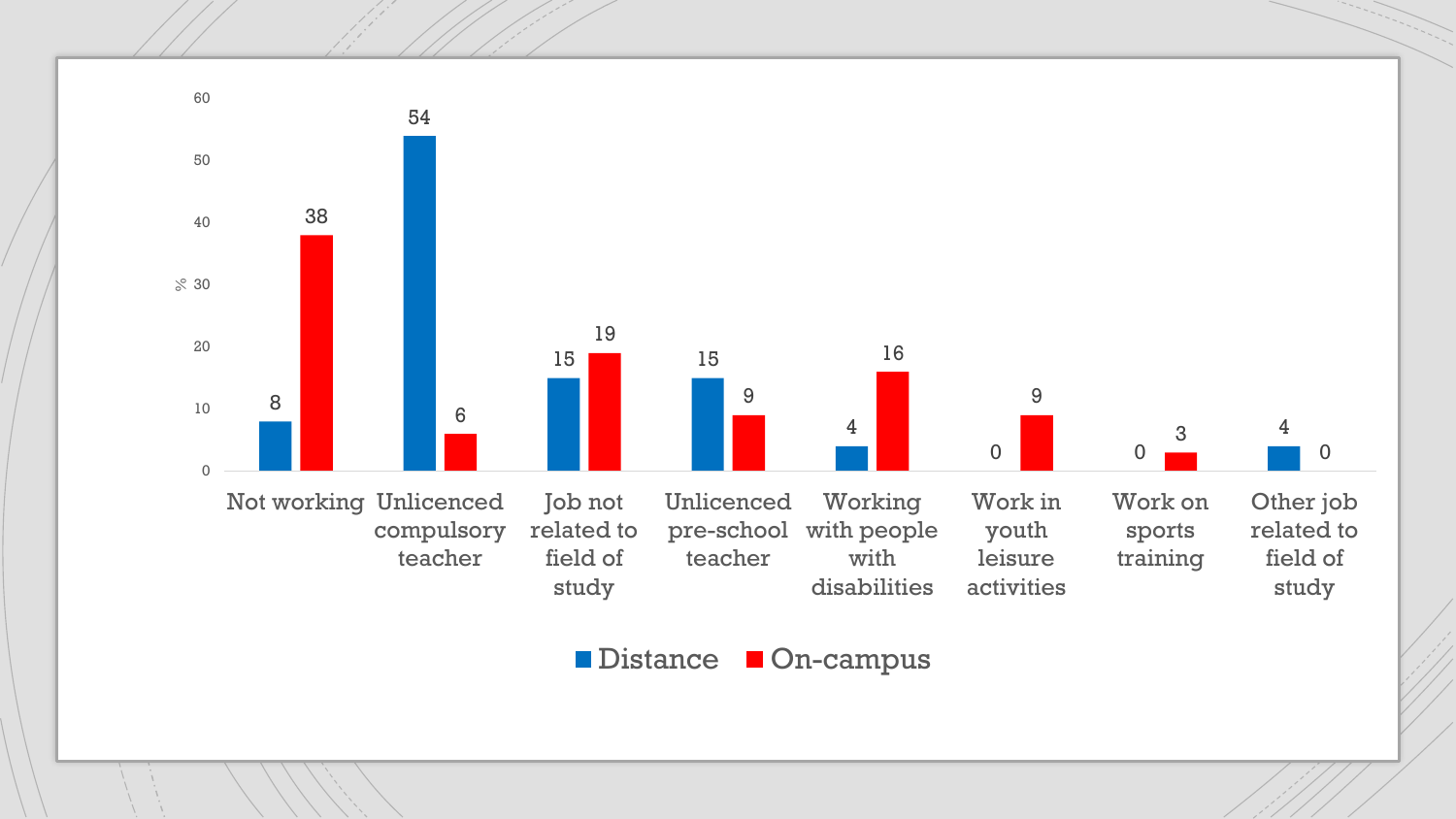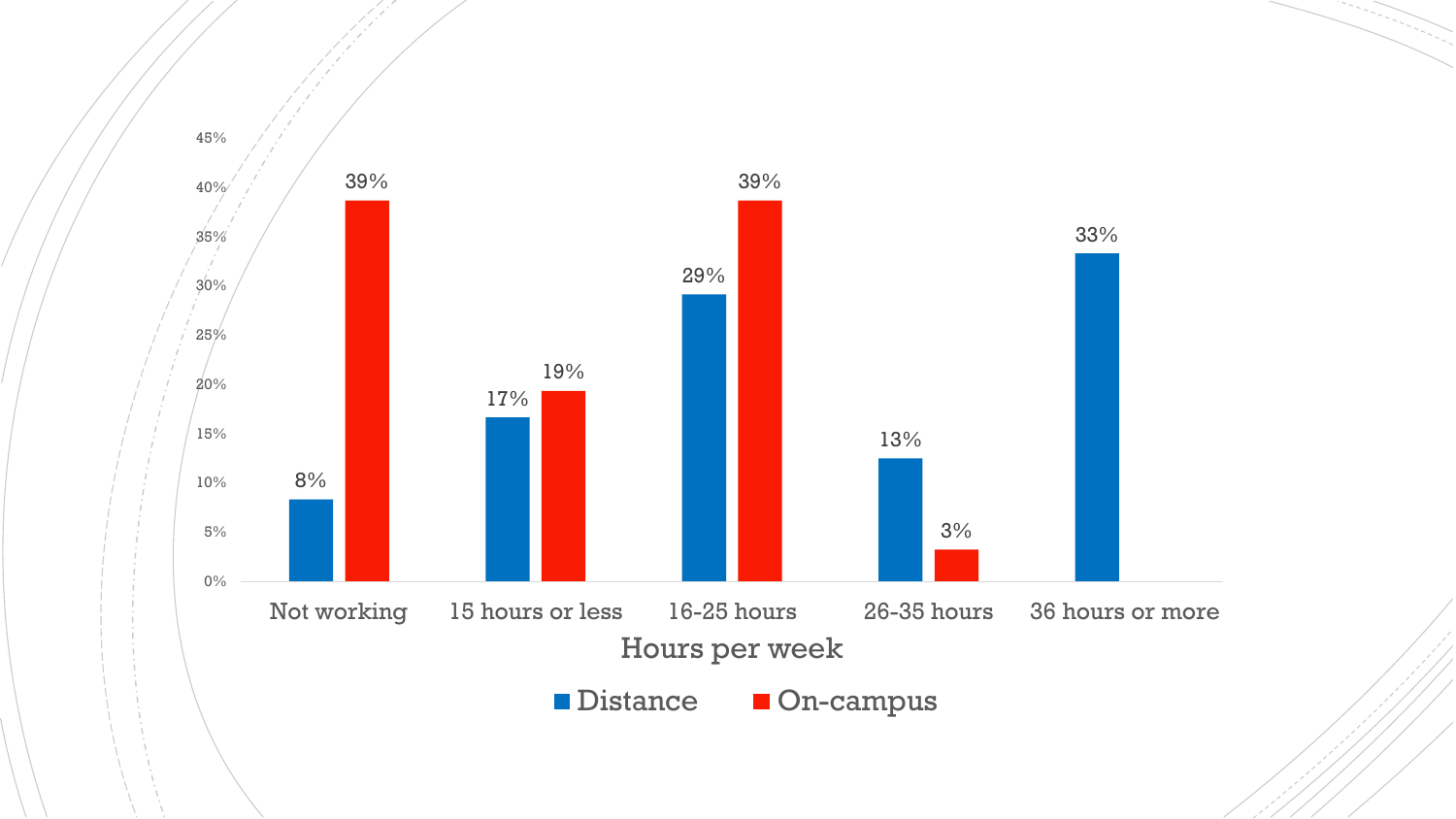

Distance On-campus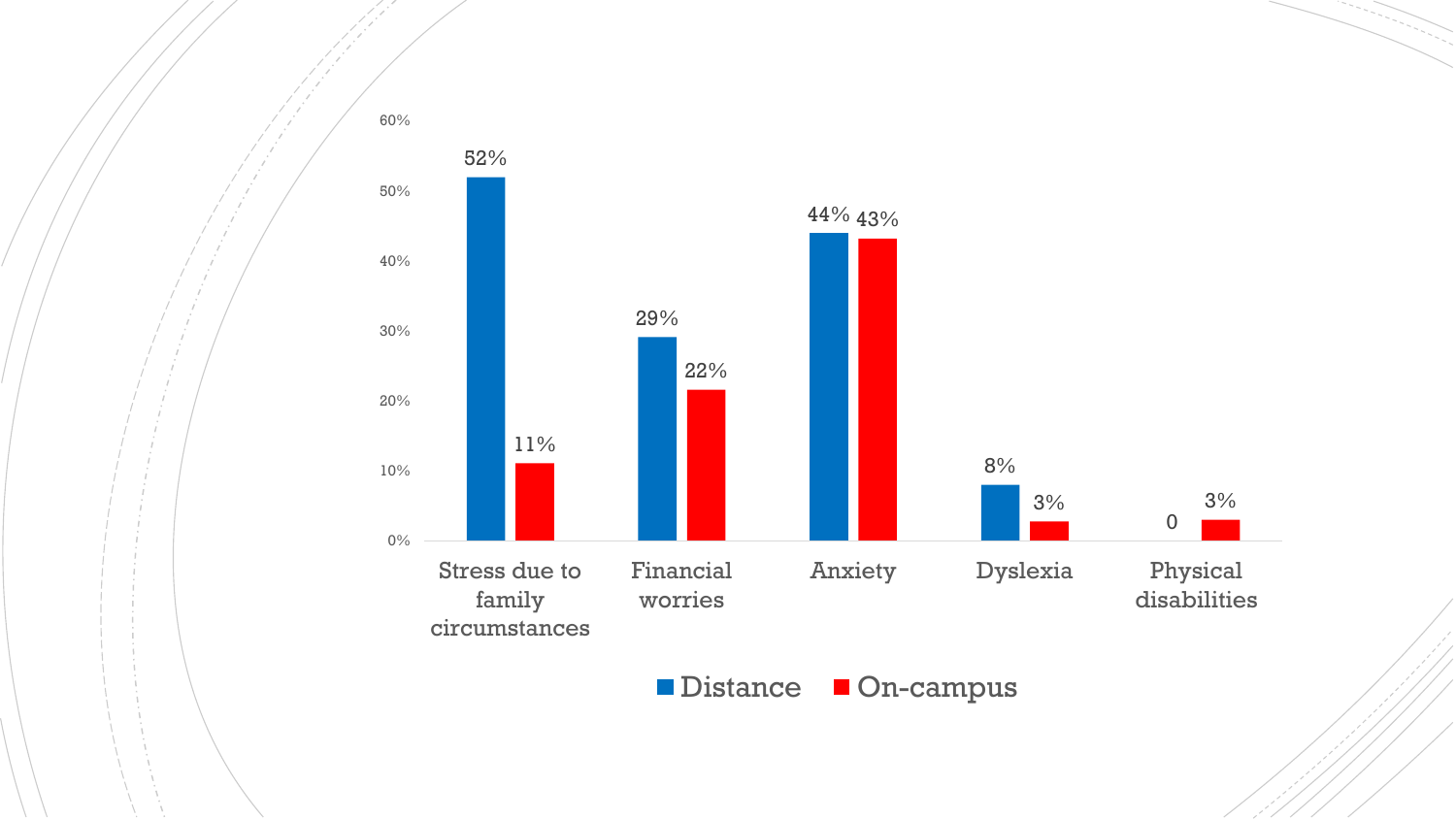The results show different characteristics of distance vs. traditional students teachers

Consistency with results from previous studies validate the results

The results indicate that the distance programme at the University of Iceland opens access for a more diverse group of students

- Different student groups challenge traditional practice
- Knowledge about the background and circumstances of the distance students calls for practice that take their situation into account
- Challenge to develop practice responsive to the experience of working with children and bringing up their own among the distance students
- Asset-based pedagogy is suggested for guiding the practice